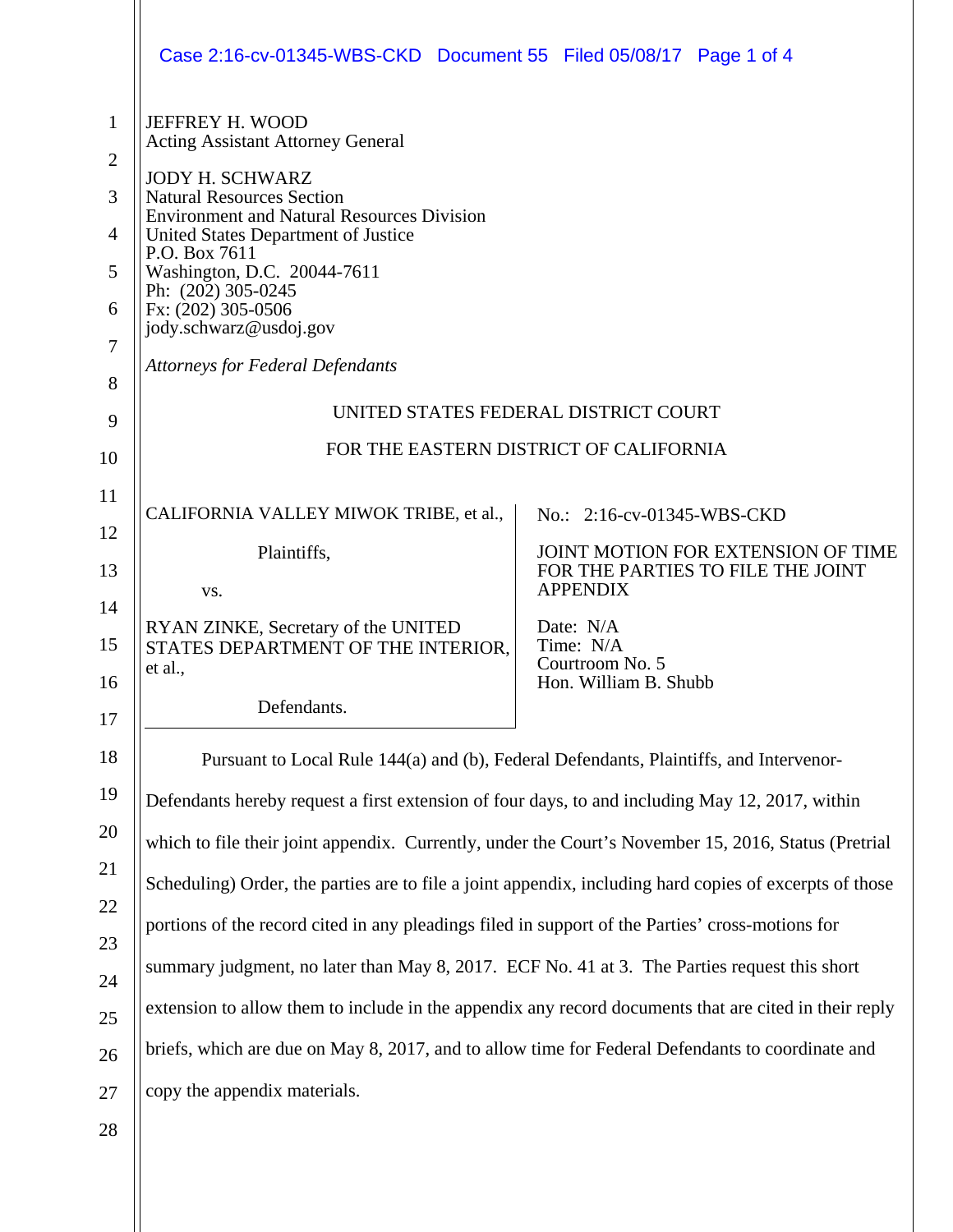| Dated: May 8, 2017 |     | Respectfully submitted,                                                                                    |
|--------------------|-----|------------------------------------------------------------------------------------------------------------|
|                    |     | JEFFREY H. WOOD                                                                                            |
|                    |     | <b>Acting Assistant Attorney General</b>                                                                   |
|                    | By: | <u>/s/ Jody H. Schwarz</u>                                                                                 |
|                    |     | <b>JODY H. SCHWARZ</b><br><b>Natural Resources Section</b>                                                 |
|                    |     | <b>Environment and Natural Resources Division</b>                                                          |
|                    |     | United States Department of Justice<br>P.O. Box 7611                                                       |
|                    |     | Washington, D.C. 20044-7611                                                                                |
|                    |     | Ph: (202) 305-0245<br>Fx: (202) 305-0506                                                                   |
|                    |     | jody.schwarz@usdoj.gov                                                                                     |
|                    |     |                                                                                                            |
|                    |     | Attorneys for Federal Defendants Ryan Zinke, in his<br>official capacity as United States Secretary of the |
|                    |     | Interior, Michael Black in his official capacity as                                                        |
|                    |     | Acting Assistant Secretary - Indian Affairs, and Bruce                                                     |
|                    |     | Loudermilk, in his official capacity as Director of the<br><b>Bureau of Indian Affairs</b>                 |
|                    |     |                                                                                                            |
|                    |     | /s/ Manuel Corrales, Jr. as authorized May 5, 2017                                                         |
|                    |     | MANUEL CORRALES, JR.                                                                                       |
|                    |     | Attorney at Law<br>17140 Bernardo Center Drive                                                             |
|                    |     | Suite 358                                                                                                  |
|                    |     | San Diego, CA 92128                                                                                        |
|                    |     | Ph: (858) 521-0634<br>Fx: (858) 521-0633                                                                   |
|                    |     | mannycorrales@yahoo.com                                                                                    |
|                    |     | Attorney for Plaintiffs California Valley Miwok Tribe,                                                     |
|                    |     | The General Council, Silvia Burley, Rashel Reznor,                                                         |
|                    |     | Anjelica Paulk, and Tristian Wallace                                                                       |
|                    |     |                                                                                                            |
|                    |     | /s/ James F. Rusk as authorized May 5, 2017<br><b>JAMES F. RUSK</b>                                        |
|                    |     | ROBERY J. URAM                                                                                             |
|                    |     | SHEPPARD, MULLIN, RICHTER<br>& HAMPTON LLP                                                                 |
|                    |     | Four Embarcadero Center, 17th Floor                                                                        |
|                    |     | San Francisco, CA 9411-4109                                                                                |
|                    |     | Ph: (415) 434-9100<br>Fx: (415) 434-3947                                                                   |
|                    |     | jrusk@sheppardmullin.com                                                                                   |
|                    |     | ruram@sheppardmullin.com                                                                                   |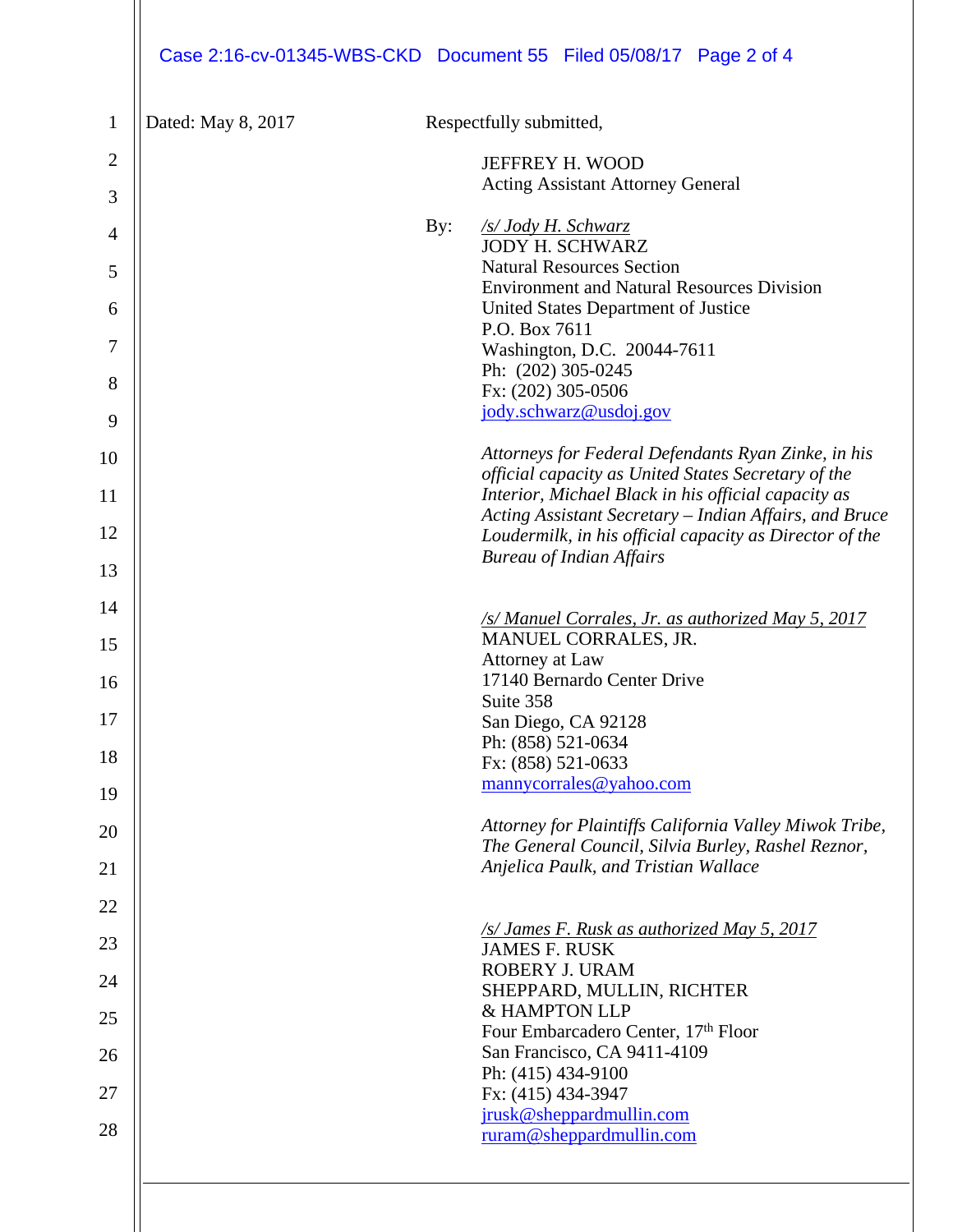|                  | Case 2:16-cv-01345-WBS-CKD Document 55 Filed 05/08/17 Page 3 of 4                                    |
|------------------|------------------------------------------------------------------------------------------------------|
| $\mathbf{1}$     | Attorneys for Intervenor-Defendants The<br>California Valley Miwok Tribe, The Tribal Council,        |
| $\sqrt{2}$       | Yakima Dixie, Velma Whitebear, Antonia Lopez,<br>Michael Mendibles, Gilbert Ramirez, Jr., Antoinette |
| $\mathfrak{Z}$   | Lopez, and Iva Sandoval                                                                              |
| $\overline{4}$   |                                                                                                      |
| $\sqrt{5}$       |                                                                                                      |
| $\boldsymbol{6}$ |                                                                                                      |
| $\overline{7}$   |                                                                                                      |
| $\, 8$<br>9      |                                                                                                      |
| 10               |                                                                                                      |
| 11               |                                                                                                      |
| 12               |                                                                                                      |
| 13               |                                                                                                      |
| 14               |                                                                                                      |
| 15               |                                                                                                      |
| 16               |                                                                                                      |
| $17\,$           |                                                                                                      |
| $18\,$           |                                                                                                      |
| 19               |                                                                                                      |
| $20\,$           |                                                                                                      |
| 21               |                                                                                                      |
| 22               |                                                                                                      |
| 23               |                                                                                                      |
| $24\,$           |                                                                                                      |
| 25               |                                                                                                      |
| 26               |                                                                                                      |
| 27               |                                                                                                      |
| 28               |                                                                                                      |
|                  |                                                                                                      |
|                  |                                                                                                      |